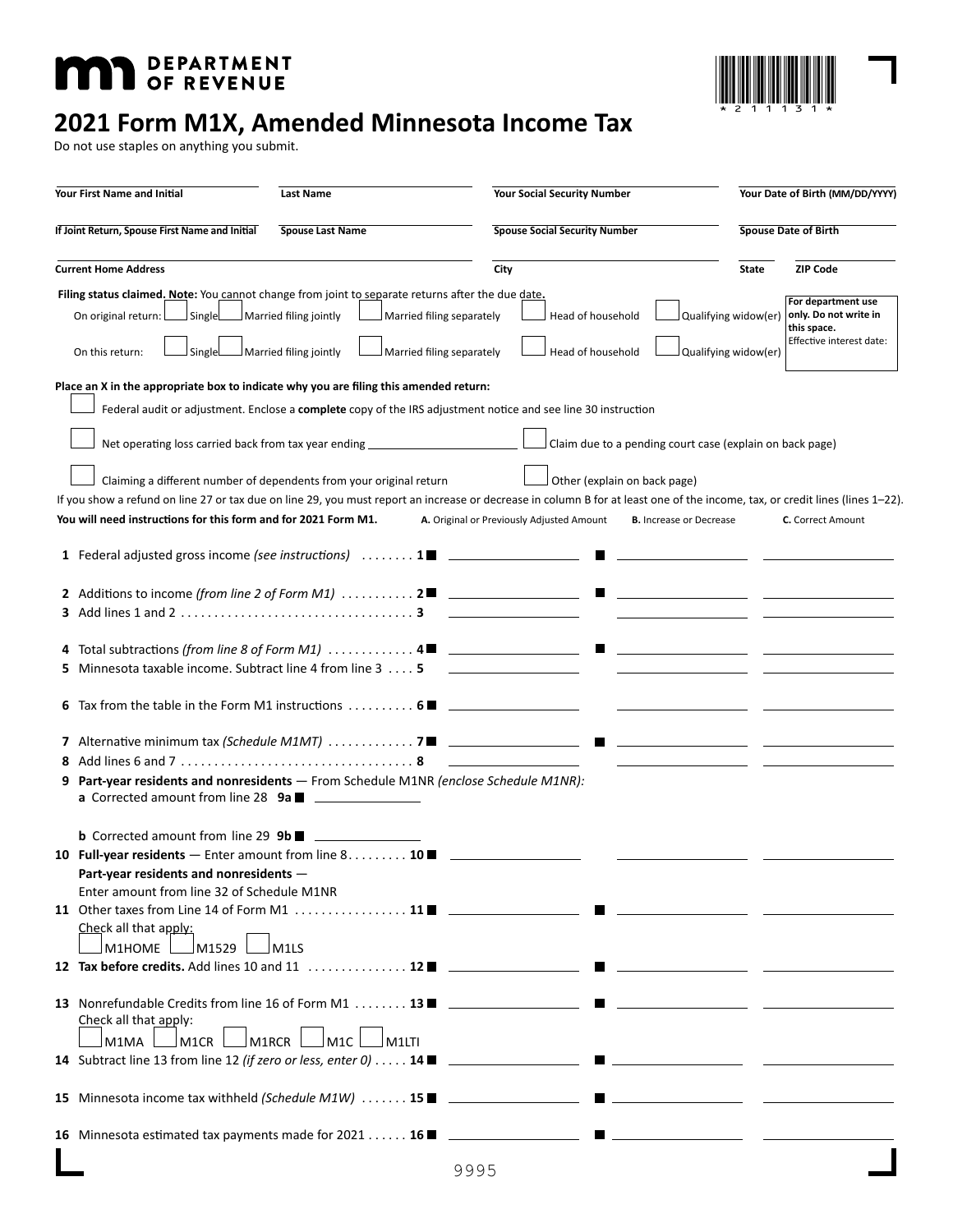# **2021 M1X, page 2**



|  | A. Original or Previously Adjusted Amount |  |  |
|--|-------------------------------------------|--|--|
|  |                                           |  |  |

|                                                                                                                                                                                                                                            |                       | A. Original or Previously Adjusted Amount | <b>B.</b> Increase or Decrease | C. Correct Amount                                                                                                      |
|--------------------------------------------------------------------------------------------------------------------------------------------------------------------------------------------------------------------------------------------|-----------------------|-------------------------------------------|--------------------------------|------------------------------------------------------------------------------------------------------------------------|
|                                                                                                                                                                                                                                            |                       |                                           |                                |                                                                                                                        |
| 18 Working Family Credit (Schedule M1WFC) 18 ______________________                                                                                                                                                                        |                       |                                           |                                | the contract of the contract of the contract of the contract of the contract of                                        |
|                                                                                                                                                                                                                                            |                       |                                           |                                |                                                                                                                        |
|                                                                                                                                                                                                                                            |                       |                                           |                                |                                                                                                                        |
| 22 Other credits from Schedule M1REF                                                                                                                                                                                                       |                       |                                           |                                |                                                                                                                        |
|                                                                                                                                                                                                                                            |                       |                                           |                                |                                                                                                                        |
|                                                                                                                                                                                                                                            |                       |                                           |                                |                                                                                                                        |
| 26 Subtract line 25 from line 24 (if result is less than zero, enter the negative amount; do not enter 0)  26<br>28 To have your refund direct deposited, enter the following. Otherwise, you will receive a check.<br>Checking<br>Savings | <b>Routing Number</b> | <b>Account Number</b>                     |                                |                                                                                                                        |
| 30 If you failed to timely report federal changes or the                                                                                                                                                                                   |                       |                                           |                                | <u> 1989 - John Harry Barn, mars and de la partie de la partie de la partie de la partie de la partie de la partie</u> |
| <b>Dependents</b>                                                                                                                                                                                                                          |                       |                                           |                                |                                                                                                                        |
| Dependent 1 First Name                                                                                                                                                                                                                     | Dependent 1 Last Name |                                           | Dependent 1 SSN                | Dependent 1 Relationship to You                                                                                        |
| Dependent 2 First Name                                                                                                                                                                                                                     | Dependent 2 Last Name |                                           | Dependent 2 SSN                | Dependent 2 Relationship to You                                                                                        |
| Dependent 3 First Name                                                                                                                                                                                                                     | Dependent 3 Last Name |                                           | Dependent 3 SSN                | Dependent 3 Relationship to You                                                                                        |

**Explanation of Change** — Briefly explain changes below. If you checked the box for "Claim due to a pending court case" or "Other" on the front of this form, you must explain the changes to your original Minnesota income tax return. Enclose another sheet, if needed.

**Taxpayer:** *I declare that this return is correct and complete to the best of my knowledge and belief.*

| Your Signature            | Spouse's Signature (If Filing Jointly)                                                                                                                                                                               | Date (MM/DD/YYYY) | Davtime Phone |
|---------------------------|----------------------------------------------------------------------------------------------------------------------------------------------------------------------------------------------------------------------|-------------------|---------------|
| Paid Preparer's Signature | PTIN or VITA/TCE # (required)                                                                                                                                                                                        | Date (MM/DD/YYYY) | Daytime Phone |
|                           | I authorize the Minnesota Department of Revenue to discuss this tax return with the preparer or the third-party designee indicated on my federal return.                                                             |                   |               |
|                           | You must enclose any corrected schedules and, if you filed an amended federal return, a complete copy of Form 1040X.<br>Mail to: Minnesota Amended Individual Income Tax, Mail Station 1060, St. Paul, MN 55145-1060 |                   |               |
|                           |                                                                                                                                                                                                                      |                   |               |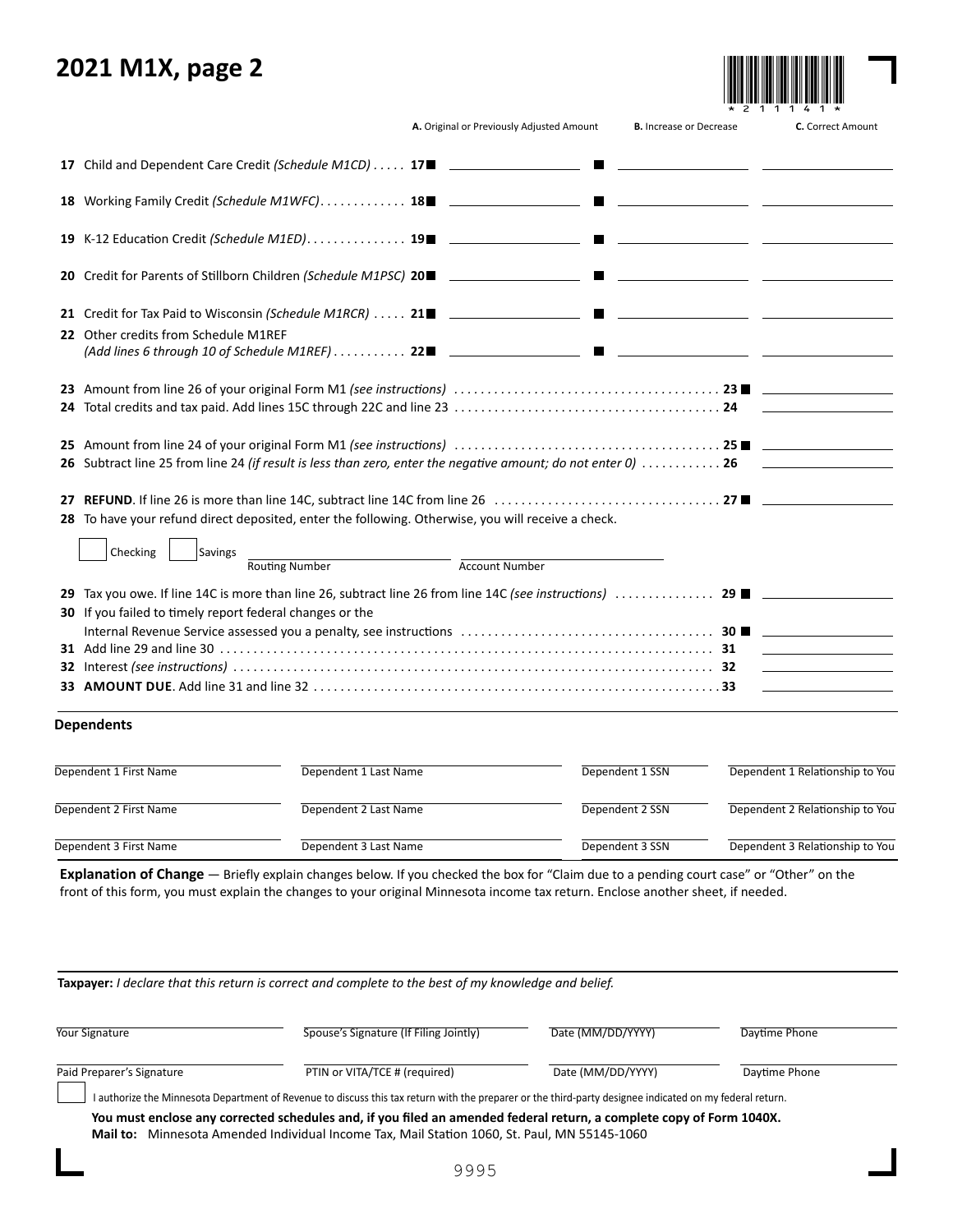# **2021 Form M1X Instructions**

Only use the 2021 Form M1X to amend your 2021 Form M1.

# **Should I file Form M1X?**

 File this form if you need to correct (or amend) an original Minnesota Individual Income Tax return. You will need the 2021 Individual Income Tax Instructions to complete this form.

Do **not** file Form M1X only to change either of the following:

- Banking information
- Your filing status from Married filing jointly to Married filing separately after the due date (April 15, 2022, for most taxpayers)

**Federal changes.** If the Internal Revenue Service (IRS) changes or audits your federal income tax return, or you amend your federal return and it affects your Minnesota return, you have 180 days to file an amended Minnesota return. If you are filing Form M1X based on an IRS adjustment, check the box in the heading and enclose a complete copy of your federal Form 1040X or your IRS correction notice.

If the federal changes do not affect your Minnesota return, you have 180 days to send a letter of explanation to the Minnesota Department of Revenue. Send your letter and a complete copy of your federal Form 1040X or your IRS correction notice to:

Minnesota Department of Revenue Mail Station 7703 600 N. Robert St. St. Paul, MN 55146-7703

If you fail to report the federal changes as required, we will assess a 10 percent penalty on any additional tax, and we will have six more years to audit your return.

**Net operating losses.** Minnesota generally allows only a carryforward for losses. There is an exception to carryback farm-related losses to each of the two preceding years on federal Forms 1045 or 1040X. You will carry it back to the same year on Minnesota Form M1X. See the Schedule M1NC instructions for further information regarding net operating losses.

# **What may be affected if I am reporting a change to my income?**

Common items affected by reported changes to income include:

- Refundable credits such as the Child and Dependent Care Credit, K-12 Education Credit, Minnesota Working Family Credit, and Credit for Taxes Paid to Wisconsin (see Schedules M1CD, M1ED, M1WFC, M1RCR)
- Nonrefundable credits
- Property Tax Refund (see Forms M1PR and M1PRX)
- Alternative Minimum Tax (see Schedule M1MT)

Other items on your tax return may be affected. Include a copy of all schedules that change.

# **Can I file for another taxpayer?**

If you are filing Form M1X for another taxpayer, enclose a copy of the court appointment authorizing you to represent the taxpayer.

If you are claiming a refund on behalf of a deceased person, enclose a copy of the court appointment authorizing you to represent the deceased person. Also, enclose Form M23, *Claim for a Refund For a Deceased Taxpayer*.

# **How long do I have to file?**

To claim a refund, you must file Form M1X within 3½ years of the original due date for the year you are amending. Other deadlines may apply if either of the following are true:

- Your federal return has been changed since you originally filed.
- We have assessed you additional income tax within the last year.
- If either of the situations apply to the year being amended and you need more information, contact us.

If you owe additional tax, you must file Form M1X within 3½ years of the original due date or the date you filed the return, whichever is later. If the tax and interest is not fully paid when you file Form M1X, we will assess a late payment penalty and additional interest on your first bill.

# **Married Filing Separate Returns**

Do not include your spouse's name, date of birth, or Social Security number if you are filing separate returns. You may not change your filing status from Married filing jointly to Married filing separately after the due date for the original Form M1.

# **Column A, Lines 1–22**

Enter the amounts from the appropriate lines of your original 2021 return. However, if we changed your original Form M1 or if you have filed an amended return prior to this one, enter the corrected amounts. If you received a notice of change or an audit report from us which changed amounts on your original return, use the amounts as shown in that notice or audit report.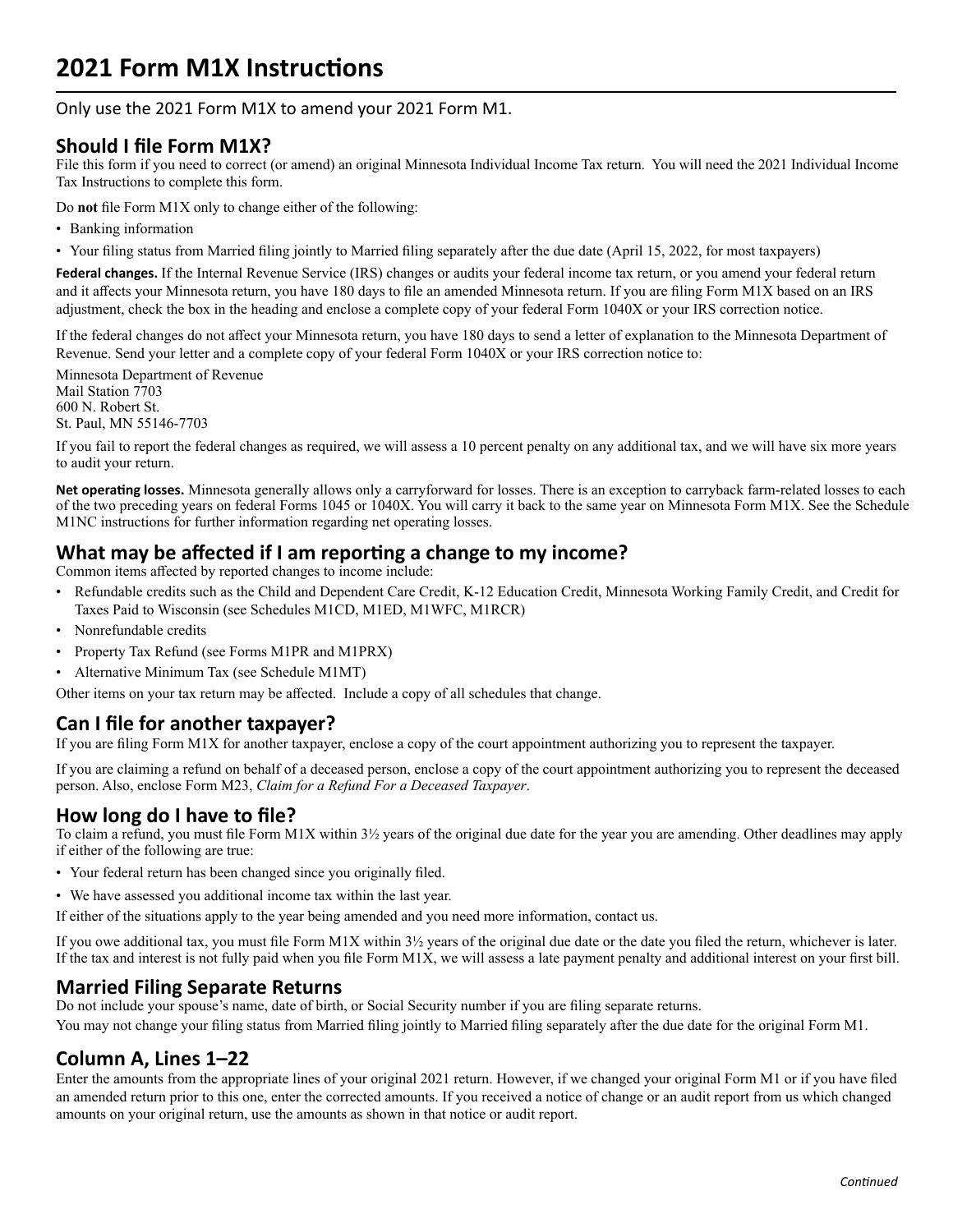# **Column B, Lines 1–22**

Enter the dollar amount of each change as an increase or decrease for each line that changed. Show all decreases in parentheses.

If you do not enter an amount when there is a change, the processing of your amended return will be delayed.

If you are not making a change to a given line, leave column B blank.

If the changes you are making affect the amounts reported on a schedule, complete and enclose a corrected schedule.

Briefly explain each change in the space on the back of Form M1X and enclose any related schedules or forms.

# **Column C, Lines 1–22**

Do one of the following for each line, whichever applies.

- Add the increase in column B to column A.
- Subtract the column B decrease from column A.
- Enter the column A amount in column C if there is no change to column B.

# **Line Instructions**

#### **Line 1—Federal Adjusted Gross Income**

In column A, enter the amount from line 1 of your original 2021 Form M1. If we or the IRS previously adjusted your federal adjusted gross income, enter the corrected amount.

#### **Line 4—Total Subtractions**

If you are changing your total subtractions, you must enclose a list of the corrected subtractions you reported on lines 5–7 of Form M1 and a corrected Schedule M1M and Schedule M1MB.

Changes to your total subtractions may also affect the alternative minimum tax you may be required to pay.

#### **Line 6—Tax From the Table**

If the taxable income on line 5C has changed, you must look up the corrected tax using the tables in the 2021 Form M1 instructions. Enter the correct tax amount on line 6C and the difference between lines 6A and 6C on line 6B.

#### **Lines 9a–9b—Part-Year Residents and Nonresidents**

Changes to your Schedule M1NR, *Nonresidents/Part-Year Resident*s, will also affect many credits you claim, such as the credit for taxes paid to Wisconsin, child and dependent care, working family, and K-12 education credits.

#### **Lines 13 — Nonrefundable Credits**

If you are changing any credits against tax on this line, you must enclose a corrected copy of the appropriate schedule and check the appropriate box.

#### **Lines 15–22—Payments and Credits**

If you are changing any payments or credits on lines 15 through 22, you must enclose a corrected copy of the appropriate schedule.

#### **Line 23**

Enter the total of the following tax amounts, whether or not paid:

- Amount from line 26 of your original Form M1.
- Amount from line 29 of a previously filed 2021 Form M1X.
- Additional tax due as the result of an audit or notice of change.

Reduce the total by any amounts that were paid for:

- Penalty
- Interest
- Underpayment of estimated tax (Schedule M15)
- Contributions you made to the Nongame Wildlife Fund

The penalty for underpayment of estimated tax is based on the original tax liability. Subsequent changes to the tax do not affect the penalty.

#### **Line 25**

Enter the total of the following refund amounts, even if you have not received the refund:

- Amount from line 24 of your original Form M1.
- Amount from line 27 of any previously filed 2021 amended return.
- Refund or reduction in tax from an audit adjustment or appeal.

Include any amount credited to estimated tax, applied to pay past due taxes, used to pay an outstanding debt to a state or county agency, or donated to the Nongame Wildlife Fund.

Do not include any interest that may have been included in the refunds you received.

#### **Lines 27 and 29**

Lines 27 and 29 should reflect the changes to your tax, credits, or both, as reported in column B on lines 1-22 of Form M1X. **If you have unpaid taxes on your original Form M1, Form M1X will not show your corrected balance due.** *Continued*